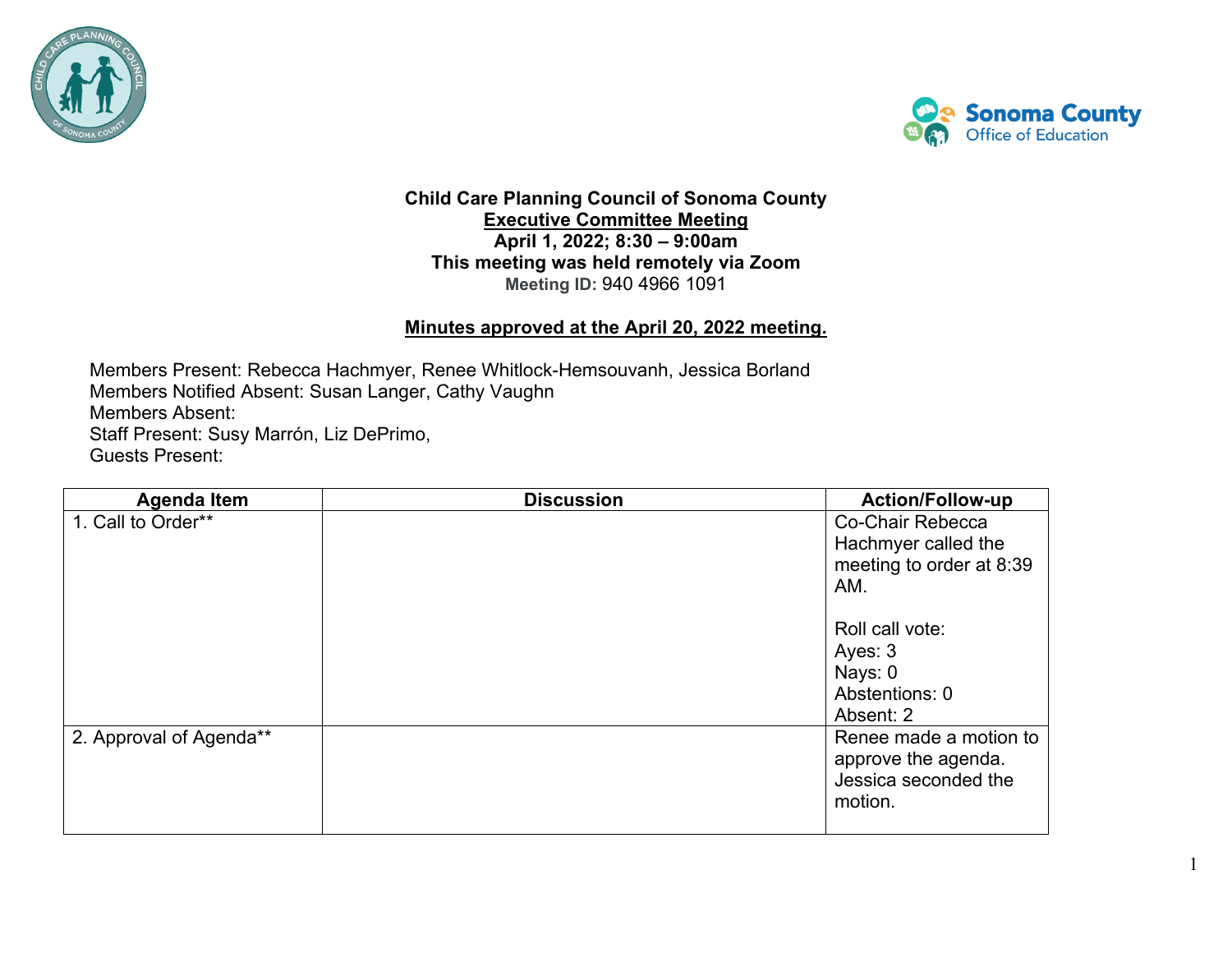| <b>Agenda Item</b>           | <b>Discussion</b>                                            | <b>Action/Follow-up</b> |
|------------------------------|--------------------------------------------------------------|-------------------------|
|                              |                                                              | Roll call vote:         |
|                              |                                                              | Ayes: 3                 |
|                              |                                                              | Nays: 0                 |
|                              |                                                              | Abstentions: 0          |
|                              |                                                              | Absent: 2               |
| 3. January 26, 2022,         |                                                              | Renee made a motion to  |
| <b>Executive Committee</b>   |                                                              | approve the minutes.    |
| meeting minutes**            |                                                              | Jessica seconded the    |
|                              |                                                              | motion.                 |
|                              |                                                              |                         |
|                              |                                                              | Roll call vote:         |
|                              |                                                              | Ayes: 3                 |
|                              |                                                              | Nays: 0                 |
|                              |                                                              | Abstentions: 0          |
|                              |                                                              | Absent: 2               |
| 4. Public Comment on Non-    |                                                              |                         |
| Agendized Items              |                                                              |                         |
| 5. Previous Council Meeting  | Only one attendee gave feedback after the March              |                         |
| Feedback                     | meeting. Feedback was positive.                              |                         |
|                              |                                                              |                         |
|                              | There was discussion about the ways that feedback forms      |                         |
|                              | are provided. Links are given at the beginning and the       |                         |
|                              | end of council meetings. Renee shared that she feels that    |                         |
|                              | she gives ample reminders throughout council meetings.       |                         |
|                              |                                                              |                         |
|                              | Both chairs agreed that they will continue to provide        |                         |
|                              | encouragement to complete feedback forms during council      |                         |
|                              | meetings.                                                    |                         |
| 6. LPC Zip Code Priorities** | Susy shared that, according to the draft Zip Code Priorities | Renee made a motion to  |
|                              | report, there has been an increase in priority for several   | approve the Zip Code    |
|                              | zip codes. Priorities have gone down in Healdsburg and       | Priorities Report.      |
|                              | Cloverdale. Data is pulled from ELNAT, with some data        | Jessica seconded the    |
|                              | from Sonoma County                                           | motion.                 |
|                              |                                                              |                         |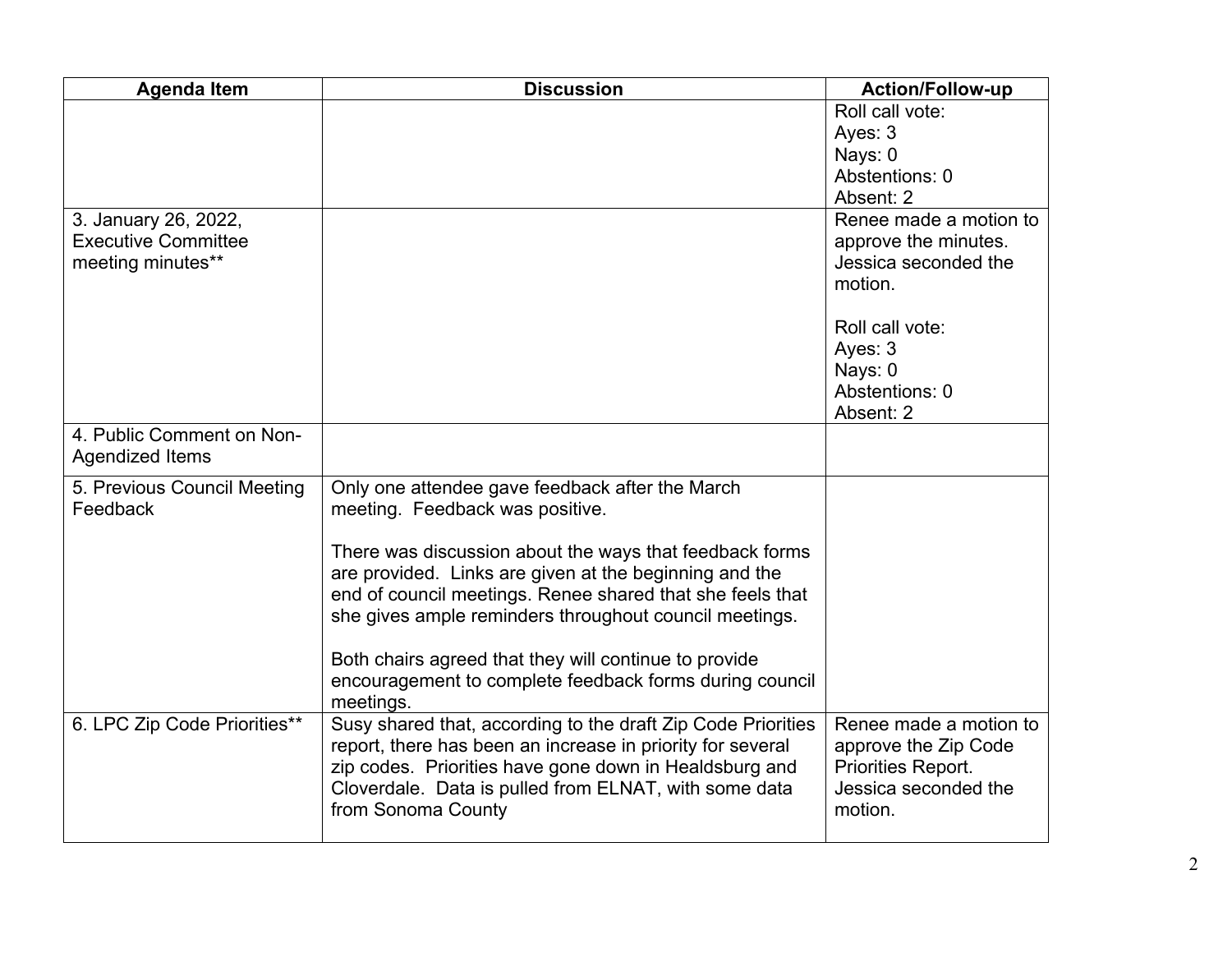| <b>Agenda Item</b>      | <b>Discussion</b>                                                                                                                                                                                                                                                                                                                | Action/Follow-up                                                                                      |
|-------------------------|----------------------------------------------------------------------------------------------------------------------------------------------------------------------------------------------------------------------------------------------------------------------------------------------------------------------------------|-------------------------------------------------------------------------------------------------------|
|                         | Susy shared that CCPC staff and the data committee<br>looked over the report and checked the calculations. Both<br>Resource and Referral agencies also had the opportunity<br>to look over the reports.                                                                                                                          | Roll call vote: 3<br>Ayes:<br>Nays: 0<br>Abstentions: 0<br>Absent: 2                                  |
|                         | If the executive committee approves the report, it will be<br>presented to the full for approval, then to the Sonoma<br>County Superintendent, and lastly the County Board of<br>Supervisors. Once all approvals are complete, it will be<br>sent to the CA Department of Education and the CA<br>Department of Social Services. |                                                                                                       |
|                         | Rebecca suggested that Susy clarify the priorities when<br>presenting to the council to be sure that everyone<br>understands that "1" is the highest priority and "3" is the<br>lowest.                                                                                                                                          |                                                                                                       |
| 7. End of Year Retreat? | Susy shared that pre-Covid, CCPC would hold a retreat at<br>Bishop's Ranch in May.<br>Rebecca suggested that the in-person retreat take place                                                                                                                                                                                    | Susy will send a google<br>form to find out what the<br>preferences of the<br>council are regarding a |
|                         | at the beginning of the next term rather than the end of<br>this term.                                                                                                                                                                                                                                                           | possible retreat.                                                                                     |
|                         | Renee shared support for an in-person retreat.                                                                                                                                                                                                                                                                                   |                                                                                                       |
|                         | Susy shared that a retreat held at the beginning of the<br>year may be challenging due to budgeting concerns. It is<br>easier to plan a retreat at the end of the fiscal year when<br>the final budget is set.                                                                                                                   |                                                                                                       |
|                         | Jessica shared that while her schedule is busy, she would<br>make time to attend a retreat.                                                                                                                                                                                                                                      |                                                                                                       |